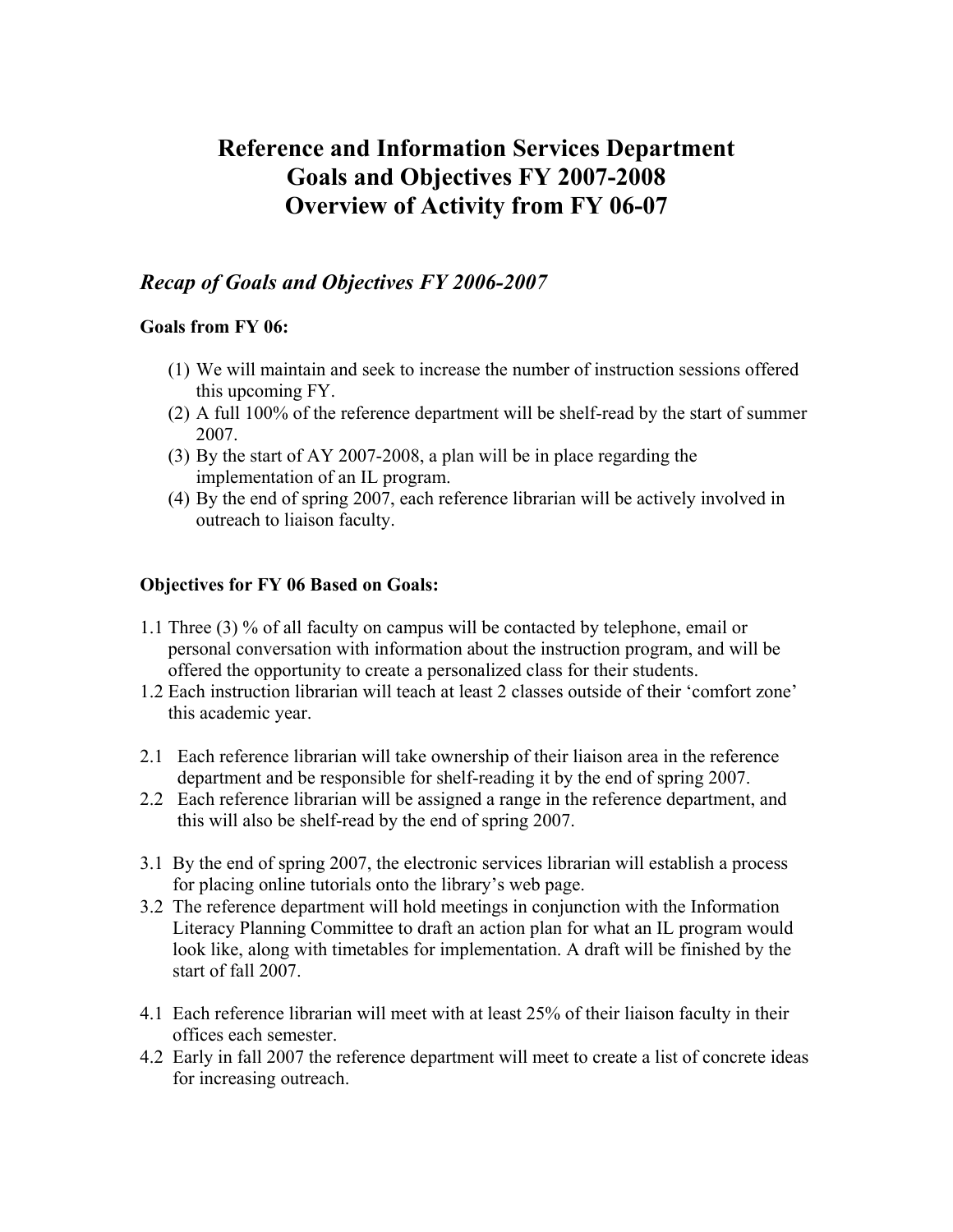### **Assessment of Activity:**

- 1.1 Reference staff did exceptionally well here. This proved to be a tremendous source of contact for us; outreach is our strong suit.
- 1.2 This did not happen for a variety of reasons. At times the Reference staff seemed territorial regarding subject areas, and the overall number of requests was down.
- 2.1 This was mostly accomplished; the areas that were touched were weeded and assessed professionally and accurately, but there were still liaison areas that were completely ignored. This remains an issue of concern.
- 2.2 This project has had mixed results. At times, there was a concerted effort made to read the collection, but inertia drove the project to a slow halt. Again, we need to redouble our efforts here.
- 3.1 This is already in place, and growth is steady. With the advent of Camtasia and SnagIt, we are poised to create specific tutorials almost on the fly that can be targeted to each RI class.
- 3.2 Results for this show that although we are still in the planning stages, we are making contacts with faculty that might be willing to have us teach multiple times for each section. This should provide inroads towards implementing an IL program.
- 4.1 Statistics are not available for this.
- 4.2 We have not met as a department on this issue, but as indicated above this does not seem to be a problem; we are already making strides here.

### **EXECUTIVE SUMMARY OF ACTIVITY, AND DIRECTION FORWARD**

(1) We listened to suggestions from students from the RI survey handed out at the end of each class last year. Students repeatedly called for either the same material in a repeat class, or more of the same material. We understood this to mean that what we were providing was good, but it wasn't enough. Repetition was also a factor; we sometimes take for granted that students sit though the same material over and over- this might be just what they need.

Rather than focus on numbers of classes, we are increasing how many times we see a given section throughout the year; if we see students early in the semester and then towards midterms, this increases familiarity with both the library holdings as well as the librarian. We are also targeting team teaching, with the same rationale behind this move.

(2) Subject and database guide pages are finally coherent and organized; we have passed the stage of triage and are steadily progressing. In an effort to keep momentum and track and changes, we are implementing a checklist for each page. Pages should be revisited and evaluated every semester for suitability, relevance, accuracy and currency. This drive comes from the results of the User Satisfaction Survey; as students prefer to study at times the library is closed, it serves them best of we put as much material in a helpful and understandable format online.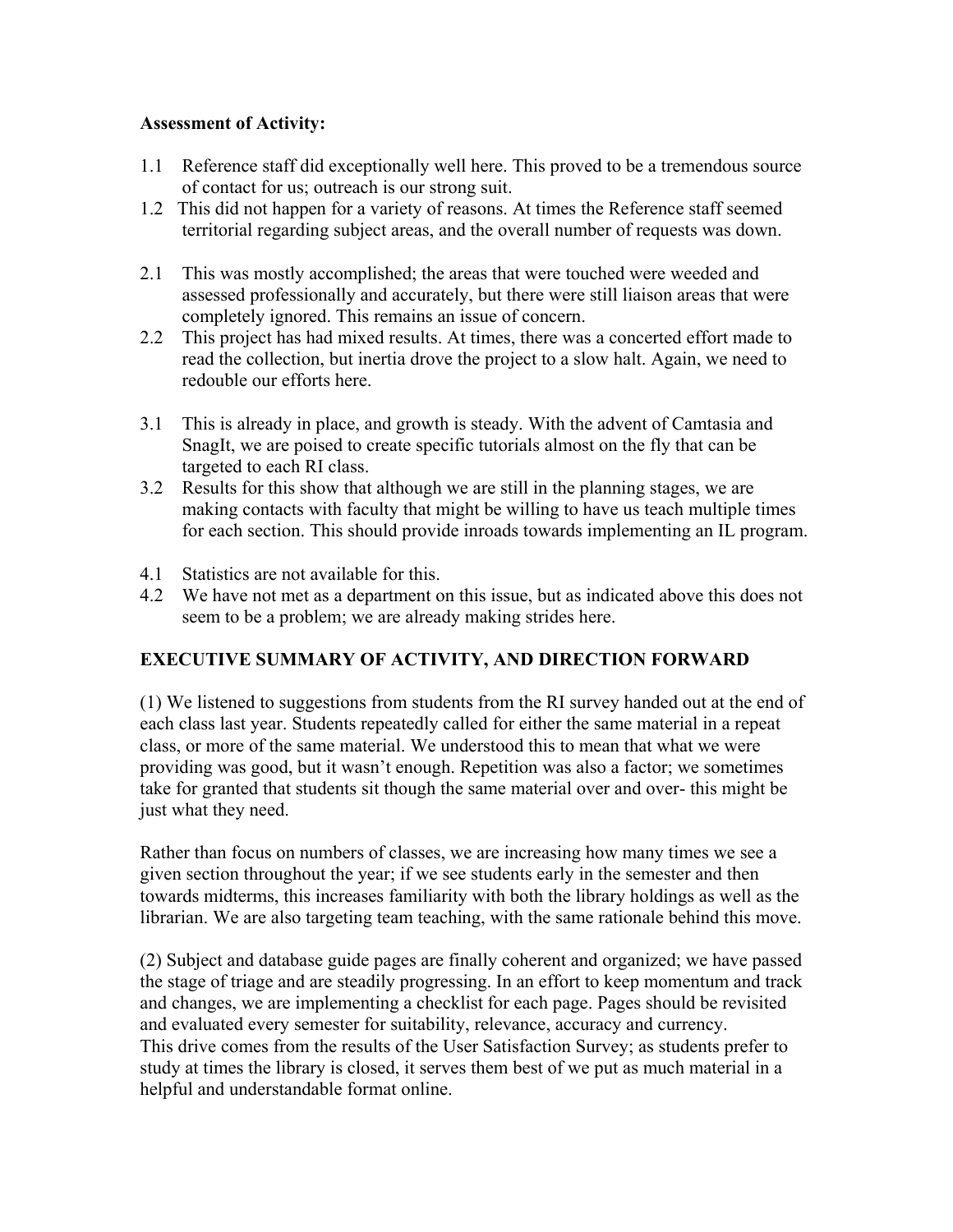(3) Shelf-reading continues to be a problem, although great progress has been made. Reference librarians will submit a written statement (short) to the Department Head in spring indicating their personal progress in this area.

(4) Outreach does not seem to be a problem for the Reference Department, and so it will be dropped from our explicit goals for the next FY. It is assumed that this will not affect progress.

# *Goals and Objectives FY 2007-2008*

## **Goals for FY 07**

(1) At least 10% of our instruction sessions offered this upcoming FY will be multiple classes to the same section. We will meet with students early in the semester, and then again towards the end. A further 10% will be team taught; these might easily overlap. At least 70% of the users will report satisfaction with library instruction.

(2) 75% of the Subject Guide and Database Subject pages will be up to date and current by the end of fall 2007. They will continue to be evaluated annually or as needed.

(3) The Reference Collection will be shelf-read and evaluated by the start of summer 2008.

## **Objectives / Method of Assessment**

### **Goal 1**

(1) At least 10% of our instruction sessions offered this upcoming FY will be multiple classes to the same section. We will meet with students early in the semester, and then again towards the end. A further 10% will be team taught; these might easily overlap. At least 70% of the users will report satisfaction with library instruction.

### **Method**:

[a] Reference librarians will track the number of sessions taught, and indicate how many were team-taught. The number should be 10% of the total.

[b] Reference Librarians will track the number of times unique course sections are taught more than once. The number should be 10% of the total.

[c] User surveys and interviews will be used to measure "user-satisfaction" with library instruction classes conducted by the Reference Librarians. Evaluation forms will be provided for all students attending the library instruction program.